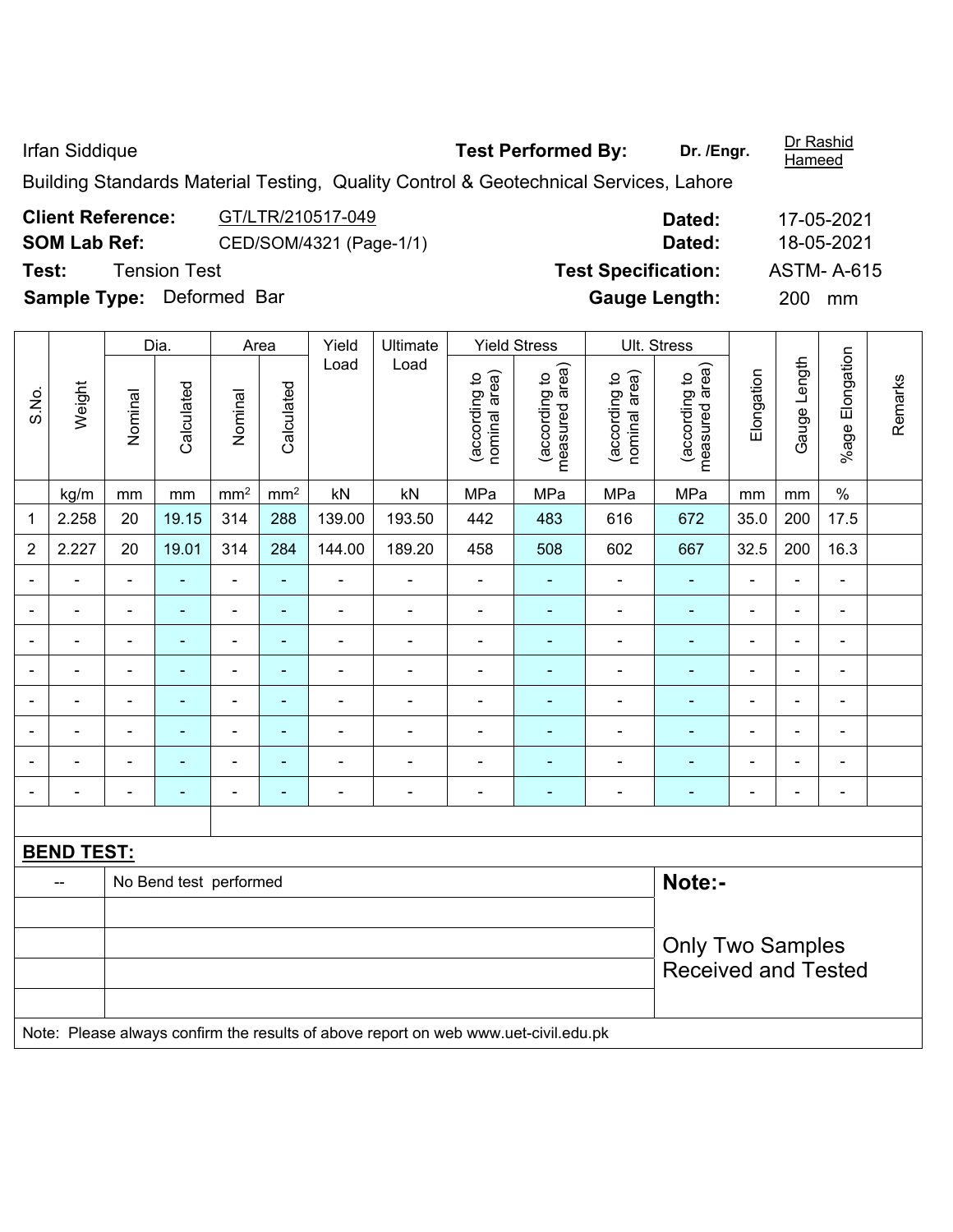Muhammad Shabbir **Test Performed By: Dr. /Engr.** Nauman Khurram

Construction Manager, Opal, Deevar Developers Pvt. Ltd. Lahore

| <b>Client Reference:</b><br>18-05-2021<br>Dated:          | ZD/ZO/L/026 |                                                   | <b>SOM Lab</b><br>Ref:<br>Dated:  | 4322(Page-1/1)<br>18-05-2021 |
|-----------------------------------------------------------|-------------|---------------------------------------------------|-----------------------------------|------------------------------|
| Tension Test & Bend Test<br>Test:<br><b>Gauge Length:</b> | inch<br>8.  | <b>Test Specification:</b><br><b>Sample Type:</b> | <b>ASTM-A-615</b><br>Deformed Bar |                              |

|                          |                                                                                     | Dia.                                                                       |                | Area                         |                 | Yield          | Ultimate                 |                                | <b>Yield Stress</b>             |                                | Ult. Stress                     |                          |                |                 |         |
|--------------------------|-------------------------------------------------------------------------------------|----------------------------------------------------------------------------|----------------|------------------------------|-----------------|----------------|--------------------------|--------------------------------|---------------------------------|--------------------------------|---------------------------------|--------------------------|----------------|-----------------|---------|
| S.No.                    | Weight                                                                              | Nominal                                                                    | Calculated     | Nominal                      | Calculated      | Load           | Load                     | nominal area)<br>(according to | (according to<br>measured area) | nominal area)<br>(according to | (according to<br>measured area) | Elongation               | Gauge Length   | %age Elongation | Remarks |
|                          | lb/ft                                                                               | $\#$                                                                       | in             | in <sup>2</sup>              | in <sup>2</sup> | Tons           | Tons                     | psi                            | psi                             | psi                            | psi                             | in                       | in             | $\%$            |         |
| 1                        | 2.643                                                                               | 8                                                                          | 0.995          | 0.79                         | 0.777           | 26.04          | 34.20                    | 72710                          | 73930                           | 95480                          | 97080                           | 1.30                     | 8.0            | 16.3            |         |
| $\overline{2}$           | 2.653                                                                               | 8                                                                          | 0.997          | 0.79                         | 0.780           | 25.76          | 34.22                    | 71920                          | 72840                           | 95530                          | 96760                           | 1.30                     | 8.0            | 16.3            |         |
| $\overline{\phantom{0}}$ | ä,                                                                                  | $\blacksquare$                                                             | ÷              | ÷,                           | ä,              | ÷,             | $\blacksquare$           | $\blacksquare$                 | ÷                               | ÷                              | $\blacksquare$                  | $\blacksquare$           | $\blacksquare$ | ä,              |         |
|                          | ä,                                                                                  | $\blacksquare$                                                             | $\blacksquare$ | $\overline{\phantom{0}}$     | $\blacksquare$  | ÷              | $\overline{\phantom{a}}$ | $\overline{\phantom{a}}$       | $\blacksquare$                  | $\overline{\phantom{a}}$       | ٠                               | $\blacksquare$           | $\blacksquare$ | $\blacksquare$  |         |
| $\blacksquare$           | ä,                                                                                  | $\blacksquare$                                                             | ÷              | $\overline{\phantom{0}}$     | ۰               | ä,             | $\blacksquare$           | $\blacksquare$                 | ٠                               | ÷                              | $\blacksquare$                  | $\blacksquare$           | Ě.             | $\blacksquare$  |         |
|                          | $\blacksquare$                                                                      | $\blacksquare$                                                             | ٠              | $\qquad \qquad \blacksquare$ | $\blacksquare$  | ä,             | $\blacksquare$           | $\blacksquare$                 | $\blacksquare$                  | $\overline{a}$                 | $\blacksquare$                  | $\blacksquare$           | ÷              | $\blacksquare$  |         |
|                          | L,                                                                                  | $\blacksquare$                                                             | ÷              | ÷,                           |                 | $\blacksquare$ | $\blacksquare$           | ÷,                             | ۰                               | $\blacksquare$                 | $\blacksquare$                  | ä,                       | ÷              | $\blacksquare$  |         |
|                          |                                                                                     |                                                                            |                | -                            |                 |                |                          |                                |                                 |                                |                                 |                          |                | $\blacksquare$  |         |
|                          |                                                                                     |                                                                            |                | ä,                           |                 |                |                          | -                              |                                 |                                |                                 |                          |                |                 |         |
| $\blacksquare$           |                                                                                     | $\blacksquare$                                                             | $\blacksquare$ | -                            | ۰               | $\blacksquare$ | $\blacksquare$           | $\blacksquare$                 | ۰                               | $\overline{\phantom{0}}$       | $\blacksquare$                  | $\overline{\phantom{0}}$ | $\blacksquare$ | $\blacksquare$  |         |
|                          |                                                                                     |                                                                            |                |                              |                 |                |                          |                                |                                 |                                |                                 |                          |                |                 |         |
| <b>BEND TEST:</b>        |                                                                                     |                                                                            |                |                              |                 |                |                          |                                |                                 |                                |                                 |                          |                |                 |         |
|                          | #8                                                                                  | Note:-<br>Sample bend through 180 degrees Satisfactorily without any crack |                |                              |                 |                |                          |                                |                                 |                                |                                 |                          |                |                 |         |
|                          |                                                                                     |                                                                            |                |                              |                 |                |                          |                                |                                 |                                |                                 |                          |                |                 |         |
|                          |                                                                                     |                                                                            |                |                              |                 |                |                          |                                |                                 |                                | <b>Only Three Samples</b>       |                          |                |                 |         |
|                          |                                                                                     |                                                                            |                |                              |                 |                |                          | <b>Received and Tested</b>     |                                 |                                |                                 |                          |                |                 |         |
|                          |                                                                                     |                                                                            |                |                              |                 |                |                          |                                |                                 |                                |                                 |                          |                |                 |         |
|                          | Note: Please always confirm the results of above report on web www.uet-civil.edu.pk |                                                                            |                |                              |                 |                |                          |                                |                                 |                                |                                 |                          |                |                 |         |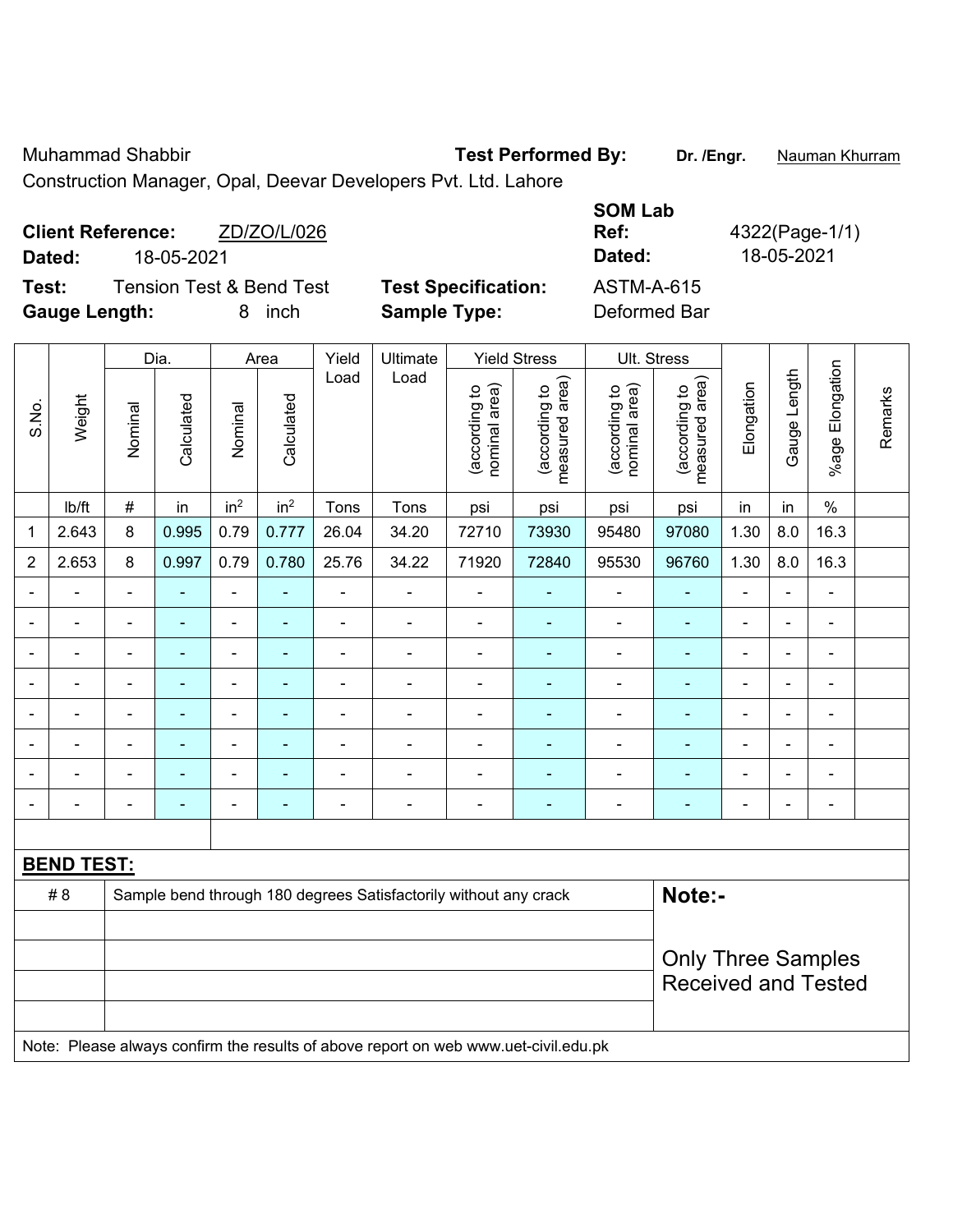Resident Engineer, Pillar & Sons, DHA Multan

Sajjad Ali Memon **Test Performed By:** Dr. /Engr. **Rashid Hameed** By: Dr. /Engr. **Rashid Hameed** 

## **Client Reference:** P&S/OTH/GEN/00024 **Dated:** 06-05-2021 **Dated:** 18-05-2021

**Test:** Tension Test & Bend Test Test Specification **Gauge Length:** 8 inch **Sample Type:** Deformed Bar

|    | --------<br>Ref: |
|----|------------------|
|    | Dated:           |
| n: | ASTM-A-615       |

**SOM Lab** 

**Ref:** 4323(Page-1/1)

|                |                                                                                     |                                                                            | Dia.           |                 | Area            |                | Ultimate       | <b>Yield Stress</b>            |                                 |                                | Ult. Stress                     |                |                |                       |         |
|----------------|-------------------------------------------------------------------------------------|----------------------------------------------------------------------------|----------------|-----------------|-----------------|----------------|----------------|--------------------------------|---------------------------------|--------------------------------|---------------------------------|----------------|----------------|-----------------------|---------|
| S.No.          | Weight                                                                              | Nominal                                                                    | Calculated     | Nominal         | Calculated      | Load           | Load           | nominal area)<br>(according to | (according to<br>measured area) | nominal area)<br>(according to | (according to<br>measured area) | Elongation     | Gauge Length   | Elongation<br>$%$ age | Remarks |
|                | lb/ft                                                                               | $\#$                                                                       | in             | in <sup>2</sup> | in <sup>2</sup> | Tons           | Tons           | psi                            | psi                             | psi                            | psi                             | in             | in             | $\%$                  |         |
| 1              | 2.574                                                                               | 8                                                                          | 0.981          | 0.79            | 0.756           | 22.22          | 29.94          | 62040                          | 64830                           | 83580                          | 87340                           | 1.40           | 8.0            | 17.5                  |         |
| $\overline{2}$ | 2.568                                                                               | 8                                                                          | 0.980          | 0.79            | 0.755           | 21.89          | 29.43          | 61100                          | 63930                           | 82160                          | 85970                           | 1.20           | 8.0            | 15.0                  |         |
| 3              | 1.413                                                                               | 6                                                                          | 0.727          | 0.44            | 0.415           | 11.42          | 18.50          | 57230                          | 60680                           | 92740                          | 98330                           | 1.50           | 8.0            | 18.8                  |         |
| 4              | 1.443                                                                               | 6                                                                          | 0.735          | 0.44            | 0.424           | 12.03          | 18.76          | 60290                          | 62570                           | 94020                          | 97560                           | 1.40           | 8.0            | 17.5                  |         |
| 5              | 0.659                                                                               | $\overline{4}$                                                             | 0.497          | 0.20            | 0.194           | 5.61           | 8.92           | 61830                          | 63740                           | 98360                          | 101400                          | 1.10           | 8.0            | 13.8                  |         |
| 6              | 0.644                                                                               | $\overline{4}$                                                             | 0.491          | 0.20            | 0.189           | 5.71           | 9.19           | 62950                          | 66620                           | 101390                         | 107290                          | 1.00           | 8.0            | 12.5                  |         |
| $\blacksquare$ |                                                                                     | $\blacksquare$                                                             | ÷              | $\blacksquare$  | ٠               | ÷,             | $\blacksquare$ | L,                             | $\blacksquare$                  | $\blacksquare$                 | ÷                               | $\blacksquare$ |                | ä,                    |         |
|                |                                                                                     |                                                                            |                |                 |                 |                | $\blacksquare$ | ÷                              | $\blacksquare$                  | $\blacksquare$                 |                                 |                |                | $\blacksquare$        |         |
|                |                                                                                     |                                                                            |                |                 |                 |                | $\blacksquare$ | $\blacksquare$                 |                                 |                                |                                 |                |                | $\blacksquare$        |         |
| $\blacksquare$ |                                                                                     | $\blacksquare$                                                             | $\blacksquare$ | $\blacksquare$  |                 | $\blacksquare$ | $\blacksquare$ | ä,                             | $\blacksquare$                  | $\blacksquare$                 | $\blacksquare$                  | $\blacksquare$ | $\blacksquare$ | $\blacksquare$        |         |
|                |                                                                                     |                                                                            |                |                 |                 |                |                |                                |                                 |                                |                                 |                |                |                       |         |
|                | <b>BEND TEST:</b>                                                                   |                                                                            |                |                 |                 |                |                |                                |                                 |                                |                                 |                |                |                       |         |
|                | #8                                                                                  | Sample bend through 180 degrees Satisfactorily without any crack<br>Note:- |                |                 |                 |                |                |                                |                                 |                                |                                 |                |                |                       |         |
|                | #6                                                                                  | Sample bend through 180 degrees Satisfactorily without any crack           |                |                 |                 |                |                |                                |                                 |                                |                                 |                |                |                       |         |
|                | #4                                                                                  | Sample bend through 180 degrees Satisfactorily without any crack           |                |                 |                 |                |                |                                |                                 |                                | <b>Only Nine Samples</b>        |                |                |                       |         |
|                |                                                                                     |                                                                            |                |                 |                 |                |                |                                |                                 | <b>Received and Tested</b>     |                                 |                |                |                       |         |
|                |                                                                                     |                                                                            |                |                 |                 |                |                |                                |                                 |                                |                                 |                |                |                       |         |
|                | Note: Please always confirm the results of above report on web www.uet-civil.edu.pk |                                                                            |                |                 |                 |                |                |                                |                                 |                                |                                 |                |                |                       |         |